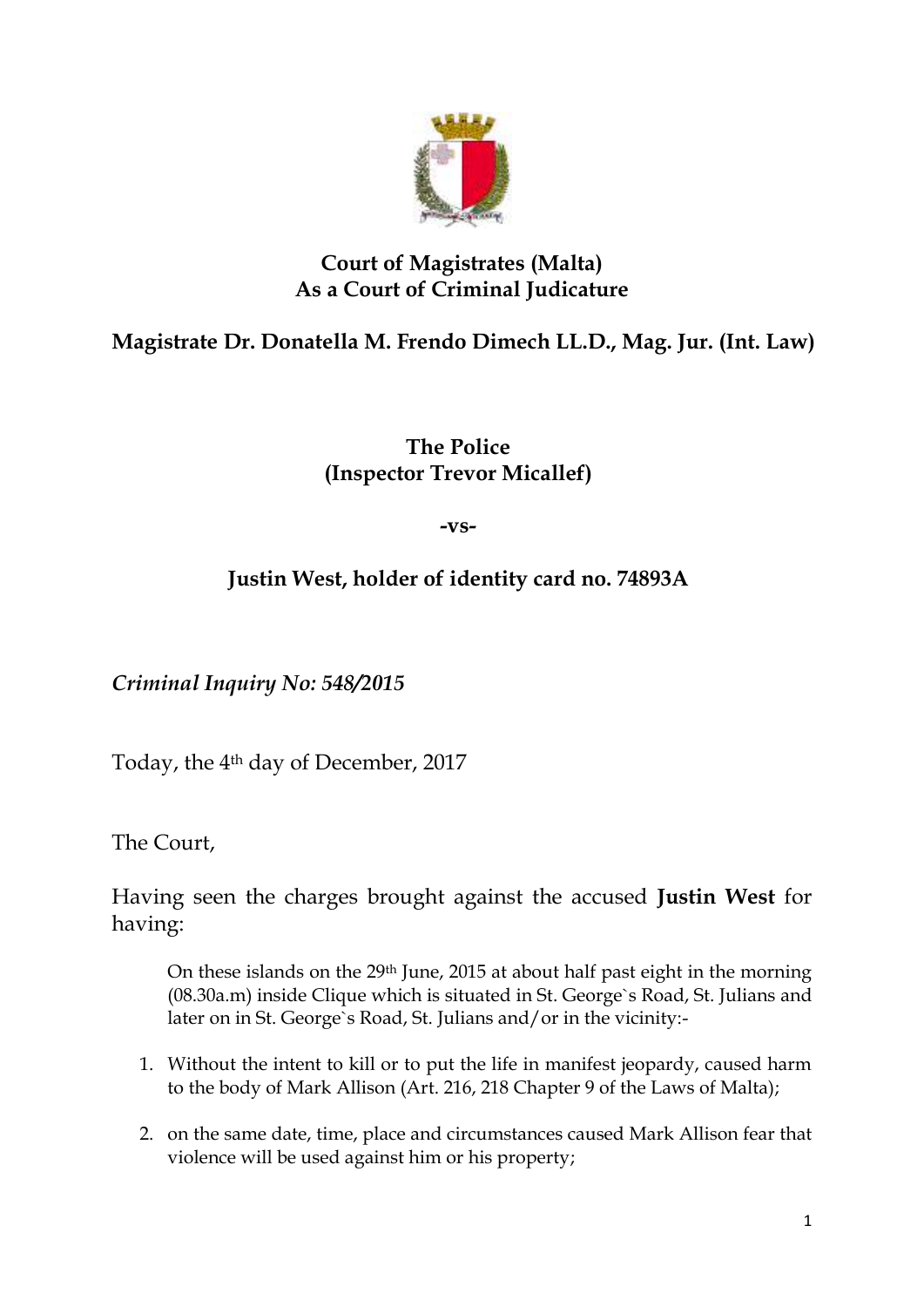- 3. on the same date, time, place and circumstances uttered insulting or threatening words towards Mark Allison;
- 4. on the same date, time, place and circumstances voluntarily disturbed the public good order and peace ;

The court is kindly requested that if the accused are found guilty to provide for the safety of Mark Allison.

Having seen the Prosecution withdraw the second offence with which the accused stands charged in view of the fact that there was no course of conduct and thus this offence cannot result;

Having heard the accused plead guilty to the remaining charges brought against him notwithstanding the fact that the Court warned him in the most solemn manner of the legal consequences of his guilty plea, after having given him sufficient time within which to reconsider and withdraw his guilty plea;

Having heard witnesses.

Having seen all the acts and documents exhibited;

Having heard the prosecution and defence counsel make their submissions;

Considers:

Having heard the guilty plea of the accused to the other charges brought against him, the Court has no alternative but to declare the accused guilty of the said charges.

With regards to punishment the Court took into consideration the accused's admission and his acknowledgement of the error of his ways, the nature of the offences with which he stands charged, his criminal record where albeit he can be legally considered as a recidivist under article 50 of the Criminal Code, the prosecution chose not to attribute the charge of recidivism to the accused in these proceedings and all the circumstances of the case.

For the said reasons, the Court, after having seen articles 17, 31, 216, 218, 338(dd) and 339(1)(e) of the Criminal Code, upon his admission, finds